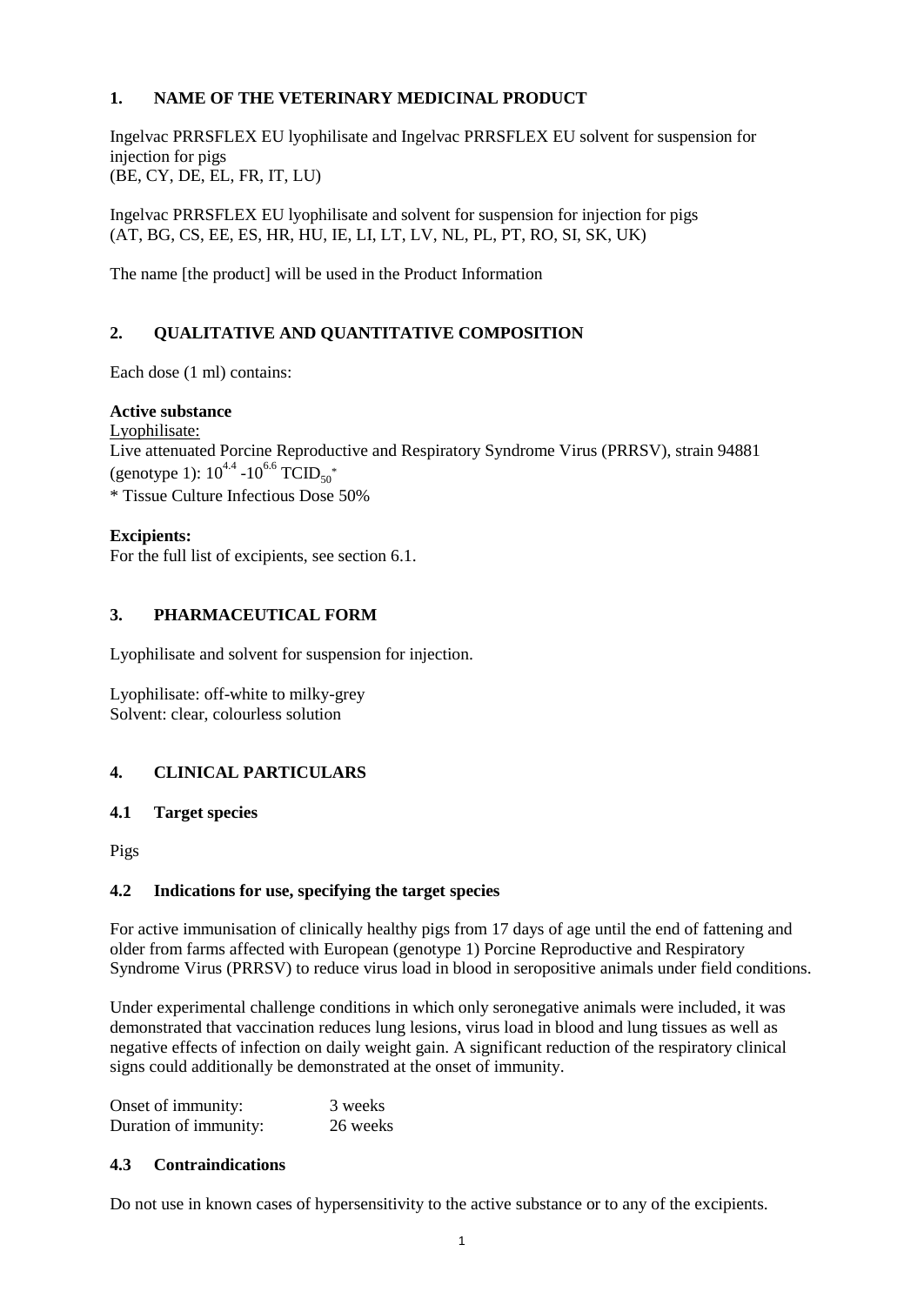Do not use in breeding animals.

Do not use in PRRS naïve herds in which the presence of PRRSV has not been established using reliable diagnostic methods.

# **4.4 Special warnings for each target species**

#### Vaccinate healthy animals only.

Do not use in boars producing semen for naïve herds, as PRRSV can be shed in semen. Maternally derived antibodies have been shown to interfere with vaccine efficacy. In the presence of maternally derived antibodies, timing of initial vaccination of piglets should be planned accordingly.

# **4.5 Special precautions for use**

### Special precautions for use in animals

The vaccine strain can spread to unvaccinated animals in contact with vaccinated animals up to 3 weeks post vaccination. Special precautions should be taken to avoid spreading of the vaccine strain within the herd, e.g. from positive to naïve animals. Vaccinated animals may excrete the vaccine strain by faecal excretion and in some cases by oral secretions.

Care should be taken to avoid spread of vaccine virus from vaccinated animals to unvaccinated animals that should remain free from PRRS virus.

Vaccination should aim to achieve a homogenous immunity in the target population at farm level. In the sow herd it is recommended to use a vaccine strain licensed for use in sows.

Do not routinely rotate two or more commercial PRRS MLV vaccines based on different strains in a herd. A PRRS vaccine based on the same strain (strain 94881) and authorised for the immunisation of gilts and sows can be used on the same farm.

In order to limit the potential risk of recombination between PRRS MLV vaccine strains of the same genotype, do not use different PRRS MLV vaccines based on different strains of the same genotype on the same farm at the same time. In the case of transitioning from one PRRS MLV vaccine to another PRRS MLV vaccine, a transition period should be respected between the last administration of the current vaccine and the first administration of the new vaccine. This transition period should be longer than the shedding period of the current vaccine following vaccination.

#### Special precautions to be taken by the person administering the veterinary medicinal product to animals

In case of accidental self-injection, seek medical advice immediately and show the package leaflet or the label to the physician.

#### **4.6 Adverse reactions (frequency and seriousness)**

Slight transient increases (not greater than 1.5°C) in body temperature can be observed very commonly following vaccination. Temperatures return to normal without additional treatment, 1 to 3 days after the maximum temperature increase is observed.

Injection site reactions are uncommon. Transient minimal swelling or redness of the skin may be observed. These reactions disappear spontaneously without any additional treatment.

The frequency of adverse reactions is defined using the following convention:

- very common (more than 1 in 10 animals treated displaying adverse reaction(s))
- common (more than 1 but less than 10 animals in 100 animals treated)
- uncommon (more than 1 but less than 10 animals in 1,000 animals treated)
- rare (more than 1 but less than 10 animals in 10,000 animals treated)
- very rare (less than 1 animal in 10,000 animals treated, including isolated reports).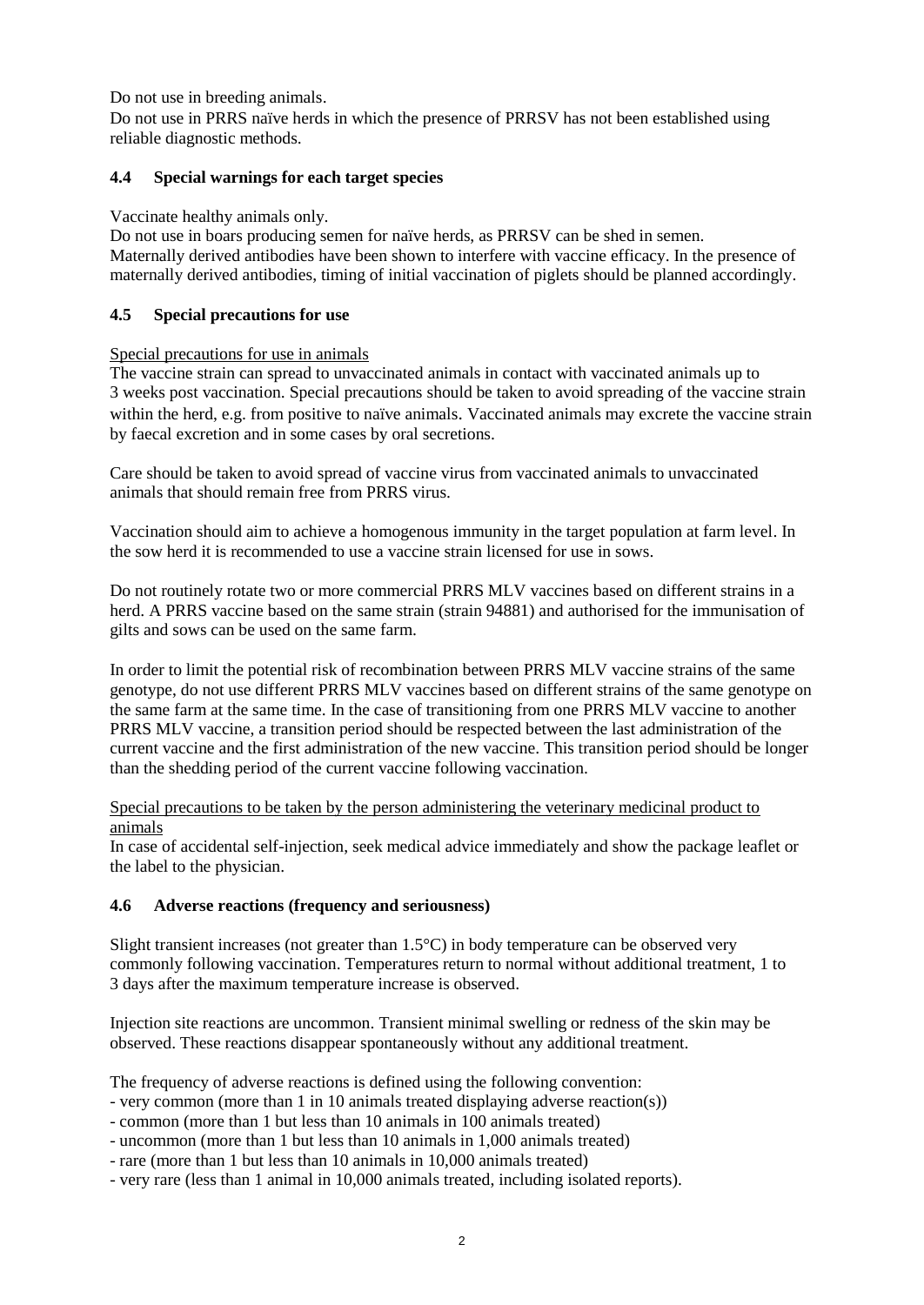# **4.7 Use during pregnancy, lactation and lay**

The safety of the veterinary medicinal product has not been established during pregnancy or lactation.

# **4.8 Interaction with other medicinal products and other forms of interaction**

Safety and efficacy data are available which demonstrate that this vaccine can be mixed with Boehringer Ingelheim's Ingelvac CircoFLEX and administered at one injection site.

The product literature of Ingelvac CircoFLEX should be consulted before administration. In individual pigs, the temperature increase after associated use rarely exceeds 1.5°C but stays below an increase of 2°C. The temperature returns to normal within 1 day after the peak temperature is observed. Transient local injection site reactions, which are restricted to a slight redness, may rarely occur directly after vaccination. Reactions resolve within 1 day. Immediate mild hypersensitivity-like reactions were commonly observed after vaccination, resulting in transient clinical signs such as vomiting and rapid respiration, which resolved within a few hours without treatment. Transient purple skin discoloration was uncommonly observed and resolved without treatment. Appropriate precautions to minimise handling stress during the administration of the product may lower the frequency of hypersensitivitylike reactions.

No information is available on the safety and efficacy of this vaccine when used with any other veterinary medicinal product. A decision to use this vaccine before or after any other veterinary medicinal product therefore needs to be made on a case by case basis.

### **4.9 Amounts to be administered and administration route**

Dosage and method of administration:

Intramuscular use.

Single intramuscular injection of one dose (1 ml), irrespective of body weight.

For reconstitution, transfer the entire content of the solvent vial to the vial containing the lyophilisate and reconstitute the lyophilisate as follows: 10 doses in 10 ml, 50 doses in 50 ml, 100 doses in 100 ml and 250 doses in 250 ml of the solvent.

Ensure that the lyophilisate is completely reconstituted before use.

Visual appearance after reconstitution: clear, colourless suspension.

Avoid introduction of contamination during use.

Use sterile equipment.

Avoid multiple broaching, for example by using automatic injectors.

When mixed with Ingelvac CircoFLEX:

- Vaccinate only pigs as from 17 days of age.
- Cannot be administered in pregnant or lactating pigs.

When mixed with Ingelvac CircoFLEX the following equipment should be used:

- Use the same volumes of Ingelvac CircoFLEX and Ingelvac PRRSFLEX EU.
- Ingelvac CircoFLEX hereby replaces the solvent of PRRSFLEX EU
- Use a pre-sterilised transfer needle. Pre-sterilised transfer needles (CE certified) are commonly available via medical equipment suppliers.

To ensure correct mixing follow the steps as described below:

- 1. Connect one end of the transfer needle to the vaccine bottle of Ingelvac CircoFLEX.
- 2. Connect the opposite end of the transfer needle to the vaccine bottle of Ingelvac PRRSFLEX EU.
- 3. Transfer the Ingelvac CircoFLEX vaccine into the vaccine bottle of Ingelvac PRRSFLEX EU. If needed, gently press the vaccine bottle of Ingelvac CircoFLEX to facilitate the transfer. After the transfer of the full content of Ingelvac CircoFLEX, disconnect and discard transfer needle and empty vaccine bottle of Ingelvac CircoFLEX.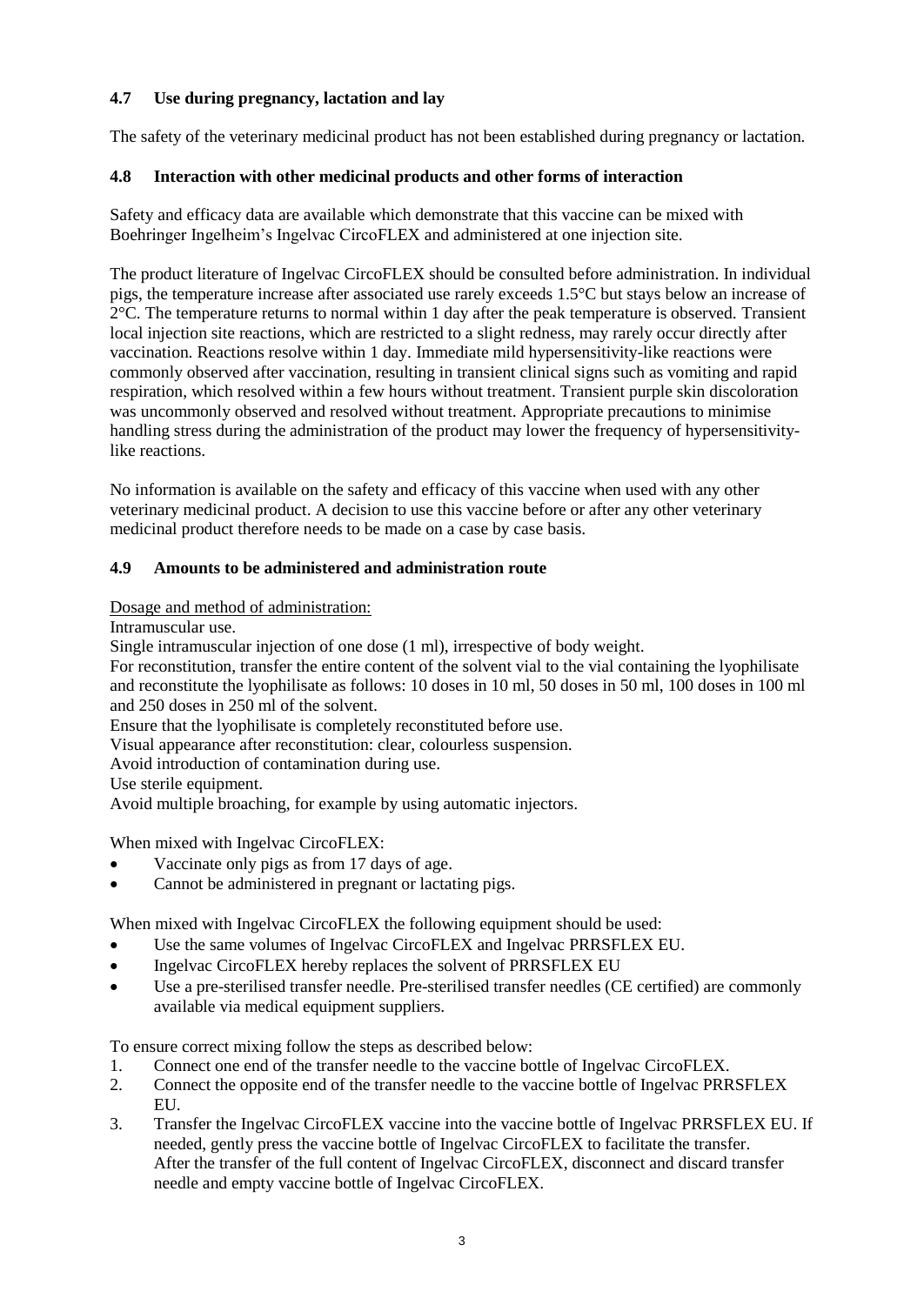- 4. To ensure appropriate mixing of the vaccines, gently shake the vaccine bottle of Ingelvac PRRSFLEX until the cake is fully dissolved.
- 5. Administer one single injection dose (**1 ml**) of the mixture intramuscularly per pig, irrespective of body weight. For administration, vaccine devices should be used in accordance with the device instructions provided by the manufacturer.

Use the entire vaccine mixture within 4 hours after mixing. Any unused mixture or waste material should be disposed according to the instructions given in section 6.6.

# **4.10 Overdose (symptoms, emergency procedures, antidotes), if necessary**

No additional negative effects have been observed following the administration of a 10-fold overdose in naïve piglets of two weeks of age with regard to systemic and local reactions.

# **4.11 Withdrawal period(s)**

Zero days.

# **5. IMMUNOLOGICAL PROPERTIES**

Pharmacotherapeutic group: immunologicals for Suidae, live viral vaccines for pigs. Porcine Reproductive and Respiratory Syndrome Virus ATCvet code: QI09AD03

The vaccine is designed to stimulate the development of an immune response in pigs to Porcine Reproductive and Respiratory Syndrome Virus.

# **6. PHARMACEUTICAL PARTICULARS**

# **6.1 List of excipients**

Lyophilisate: Sucrose Gelatin Potassium hydroxide Glutamic acid Potassium dihydrogen phosphate Dipotassium phosphate Sodium chloride

Solvent: Phosphate buffered solution: Sodium chloride Potassium chloride Potassium dihydrogen phosphate Disodium phosphate Water for injection

# **6.2 Major incompatibilities**

Do not mix with any other veterinary medicinal product except solvent supplied for use with the veterinary medicinal product or Boehringer Ingelheim´s Ingelvac CircoFLEX (both mixtures not for use in pregnant or lactating pigs).